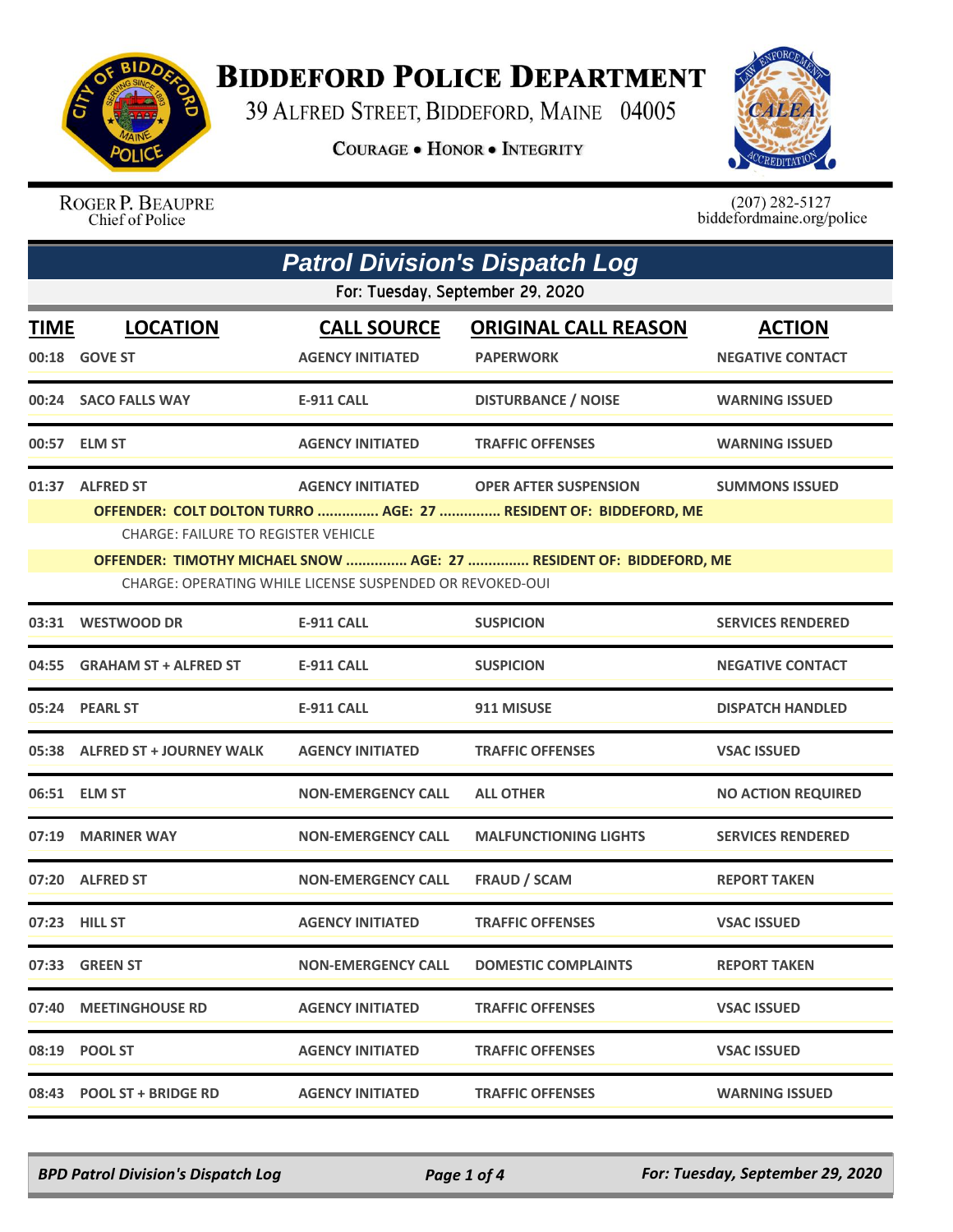| <b>TIME</b> | <b>LOCATION</b><br>08:52 POOL ST | <b>CALL SOURCE</b><br><b>AGENCY INITIATED</b> | <b>ORIGINAL CALL REASON</b><br><b>TRAFFIC OFFENSES</b> | <b>ACTION</b><br><b>VSAC ISSUED</b> |
|-------------|----------------------------------|-----------------------------------------------|--------------------------------------------------------|-------------------------------------|
|             | 08:54 ORCHARD ST                 | <b>NON-EMERGENCY CALL</b>                     | <b>HARASSMENT</b>                                      | <b>WARNING ISSUED</b>               |
|             | 09:14 POOL ST                    | <b>AGENCY INITIATED</b>                       | <b>TRAFFIC OFFENSES</b>                                | <b>VSAC ISSUED</b>                  |
|             | 09:17 ORCHARD ST                 | <b>NON-EMERGENCY CALL</b>                     | <b>VIOL PROTECTION FROM HARASSM SERVICES RENDERED</b>  |                                     |
|             | 09:36 POOL ST                    | <b>AGENCY INITIATED</b>                       | <b>TRAFFIC OFFENSES</b>                                | <b>WARNING ISSUED</b>               |
|             | 09:43 HERRING AVE                | <b>E-911 CALL</b>                             | 911 MISUSE                                             | <b>SERVICES RENDERED</b>            |
|             | 09:54 POOL ST                    | <b>AGENCY INITIATED</b>                       | <b>ROAD HAZARD</b>                                     | <b>REMOVED HAZARD</b>               |
|             | 09:58 ALFRED ST                  | <b>NON-EMERGENCY CALL</b>                     | <b>TRAINING DISPATCH</b>                               | <b>SERVICES RENDERED</b>            |
|             | 10:02 CHADWICK PL                | <b>NON-EMERGENCY CALL</b>                     | <b>PARKING COMPLAINT</b>                               | <b>SERVICES RENDERED</b>            |
|             | <b>10:12 PIKE ST</b>             | <b>E-911 CALL</b>                             | <b>CIVIL COMPLAINT</b>                                 | <b>CIVIL COMPLAINT</b>              |
|             | 10:46 BIDDEFORD GATEWAY CTR      | <b>E-911 CALL</b>                             | 911 MISUSE                                             | <b>SERVICES RENDERED</b>            |
|             | 11:01 HILL ST                    | <b>NON-EMERGENCY CALL</b>                     | <b>ARTICLES LOST/FOUND</b>                             | <b>REPORT TAKEN</b>                 |
|             | 11:04 ALFRED ST + BARRA RD       | <b>AGENCY INITIATED</b>                       | <b>TRAFFIC OFFENSES</b>                                | <b>VSAC ISSUED</b>                  |
|             | 11:31 WEST MYRTLE ST             | <b>NON-EMERGENCY CALL</b>                     | <b>SUSPICION</b>                                       | <b>REPORT TAKEN</b>                 |
|             | 12:12 ELM ST                     | <b>E-911 CALL</b>                             | <b>DISTURBANCE / NOISE</b>                             | <b>WARNING ISSUED</b>               |
|             | 12:28 GRANITE ST                 | <b>AGENCY INITIATED</b>                       | <b>TRAFFIC OFFENSES</b>                                | <b>WARNING ISSUED</b>               |
|             | 12:36 HILL ST                    | <b>AGENCY INITIATED</b>                       | <b>TRAFFIC OFFENSES</b>                                | <b>WARNING ISSUED</b>               |
|             | 13:00 LEIGHTON POINT LN          | <b>NON-EMERGENCY CALL</b>                     | <b>ANIMAL COMPLAINT</b>                                | <b>GONE ON ARRIVAL</b>              |
|             | 13:19 HILL ST + WEST ST          | <b>RADIO</b>                                  | <b>TRAFFIC COMPLAINT</b>                               | <b>SERVICES RENDERED</b>            |
|             | 13:22 BACON ST                   | <b>AGENCY INITIATED</b>                       | <b>CHECK WELFARE</b>                                   | <b>SERVICES RENDERED</b>            |
|             | 13:26 DENNETT RD                 | <b>NON-EMERGENCY CALL</b>                     | <b>SCAM</b>                                            | <b>REPORT TAKEN</b>                 |
|             | 13:45 WEST ST                    | <b>AGENCY INITIATED</b>                       | <b>ANIMAL COMPLAINT</b>                                | <b>SERVICES RENDERED</b>            |
|             | 13:47 MAIN ST                    | <b>NON-EMERGENCY CALL</b>                     | <b>ARTICLES LOST/FOUND</b>                             | <b>SERVICES RENDERED</b>            |
|             | 13:56 SOUTH ST                   | <b>NON-EMERGENCY CALL</b>                     | <b>HARASSMENT</b>                                      | <b>SERVICES RENDERED</b>            |
|             | <b>14:18 PIKE ST</b>             | E-911 CALL                                    | 911 MISUSE                                             | <b>DISPATCH HANDLED</b>             |

*BPD Patrol Division's Dispatch Log Page 2 of 4 For: Tuesday, September 29, 2020*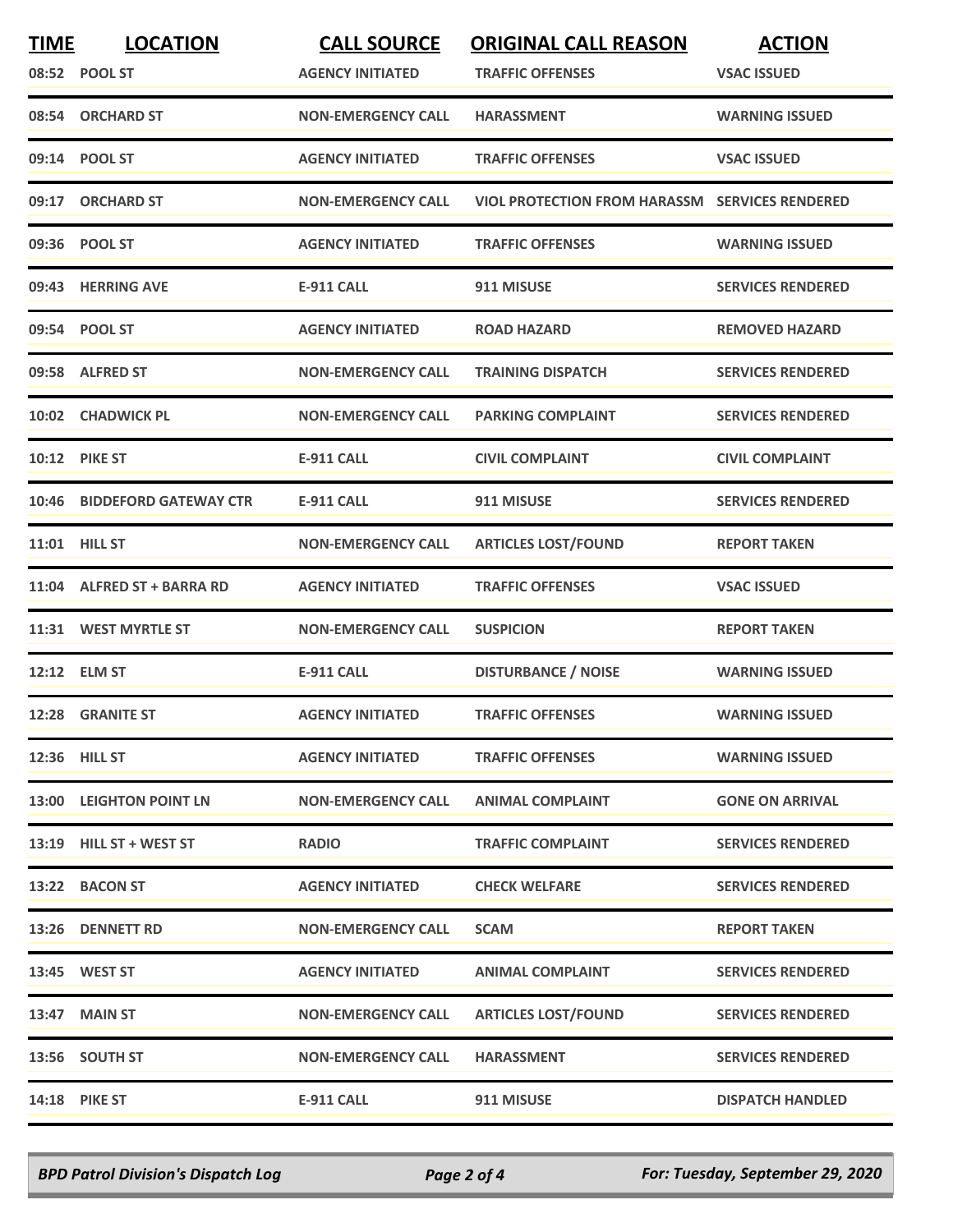| <u>TIME</u> | <b>LOCATION</b><br>14:52 ALFRED ST                  | <b>CALL SOURCE</b><br><b>E-911 CALL</b> | <b>ORIGINAL CALL REASON</b><br>911 MISUSE | <b>ACTION</b><br><b>NEGATIVE CONTACT</b> |
|-------------|-----------------------------------------------------|-----------------------------------------|-------------------------------------------|------------------------------------------|
|             | 14:53 HILL ST                                       | <b>NON-EMERGENCY CALL</b>               | <b>CRIM THREAT / TERRORIZING</b>          | <b>UNFOUNDED</b>                         |
| 15:44       | <b>MAY ST</b>                                       | <b>NON-EMERGENCY CALL</b>               | <b>MENTAL ILLNESS CASES</b>               | <b>REPORT TAKEN</b>                      |
|             | 15:48 GUINEA RD                                     | <b>AGENCY INITIATED</b>                 | <b>TRAFFIC OFFENSES</b>                   | <b>WARNING ISSUED</b>                    |
|             | 15:48 PEARL ST                                      | <b>E-911 CALL</b>                       | 911 MISUSE                                | <b>NO ACTION REQUIRED</b>                |
|             | 15:54 ALFRED ST                                     | <b>WALK-IN AT STATION</b>               | <b>ALL OTHER</b>                          | <b>SERVICES RENDERED</b>                 |
|             | 15:57 WEST ST                                       | <b>AGENCY INITIATED</b>                 | <b>TRAFFIC OFFENSES</b>                   | <b>WARNING ISSUED</b>                    |
|             | <b>15:57 WENTWORTH ST</b>                           | <b>NON-EMERGENCY CALL</b>               | <b>HARASSMENT</b>                         | <b>NEGATIVE CONTACT</b>                  |
|             | 15:59 ALFRED ST                                     | <b>NON-EMERGENCY CALL</b>               | <b>POLICE INFORMATION</b>                 | <b>NO ACTION REQUIRED</b>                |
| 16:49       | <b>GEORGE ST</b>                                    | <b>WALK-IN AT STATION</b>               | <b>HARASSMENT</b>                         | <b>SERVICES RENDERED</b>                 |
|             | 16:52 ELM ST                                        | <b>NON-EMERGENCY CALL</b>               | <b>CRIMINAL MISCHIEF</b>                  | <b>REPORT TAKEN</b>                      |
|             | 17:18 ALFRED ST                                     | <b>AGENCY INITIATED</b>                 | <b>TRAFFIC OFFENSES</b>                   | <b>WARNING ISSUED</b>                    |
| 17:18       | <b>GREEN ST</b>                                     | <b>AGENCY INITIATED</b>                 | <b>PAPERWORK</b>                          | <b>PAPERWORK NOT SERVED</b>              |
|             | 17:48 GUINEA RD + CHRETIEN RD                       | <b>AGENCY INITIATED</b>                 | <b>TRAFFIC OFFENSES</b>                   | <b>WARNING ISSUED</b>                    |
|             | 17:51 ALFRED ST                                     | <b>WALK-IN AT STATION</b>               | <b>PAPERWORK</b>                          | <b>PAPERWORK SERVED</b>                  |
|             | 18:06 BOULDER WAY                                   | <b>E-911 CALL</b>                       | <b>DISTURBANCE / NOISE</b>                | <b>SERVICES RENDERED</b>                 |
|             | 18:19 ALFRED ST + LAMBERT ST                        | <b>AGENCY INITIATED</b>                 | <b>TRAFFIC OFFENSES</b>                   | <b>WARNING ISSUED</b>                    |
|             | 18:23 FOSS ST                                       | <b>NON-EMERGENCY CALL</b>               | <b>ASSIST OTHER AGENCY</b>                | <b>SERVICES RENDERED</b>                 |
|             | 18:34 MAIN ST + MAPLEWOOD AVE                       | <b>AGENCY INITIATED</b>                 | <b>TRAFFIC OFFENSES</b>                   | <b>WARNING ISSUED</b>                    |
|             | 18:50 SOUTH ST + MAIN ST                            | <b>AGENCY INITIATED</b>                 | <b>TRAFFIC OFFENSES</b>                   | <b>WARNING ISSUED</b>                    |
|             | 19:32 MAIN ST                                       | <b>NON-EMERGENCY CALL</b>               | ATTEMPTED/THREATENED SUICIDE UNFOUNDED    |                                          |
|             | 20:16 CLIFFORD ST                                   | <b>NON-EMERGENCY CALL</b>               | <b>MENTAL ILLNESS CASES</b>               | <b>REPORT TAKEN</b>                      |
|             | 20:18 MAIN ST                                       | <b>AGENCY INITIATED</b>                 | <b>TRESPASSING</b>                        | <b>FIELD INTERVIEW</b>                   |
|             | 20:50 ALFRED ST + MEDICAL CENTER D AGENCY INITIATED |                                         | <b>TRAFFIC OFFENSES</b>                   | <b>WARNING ISSUED</b>                    |